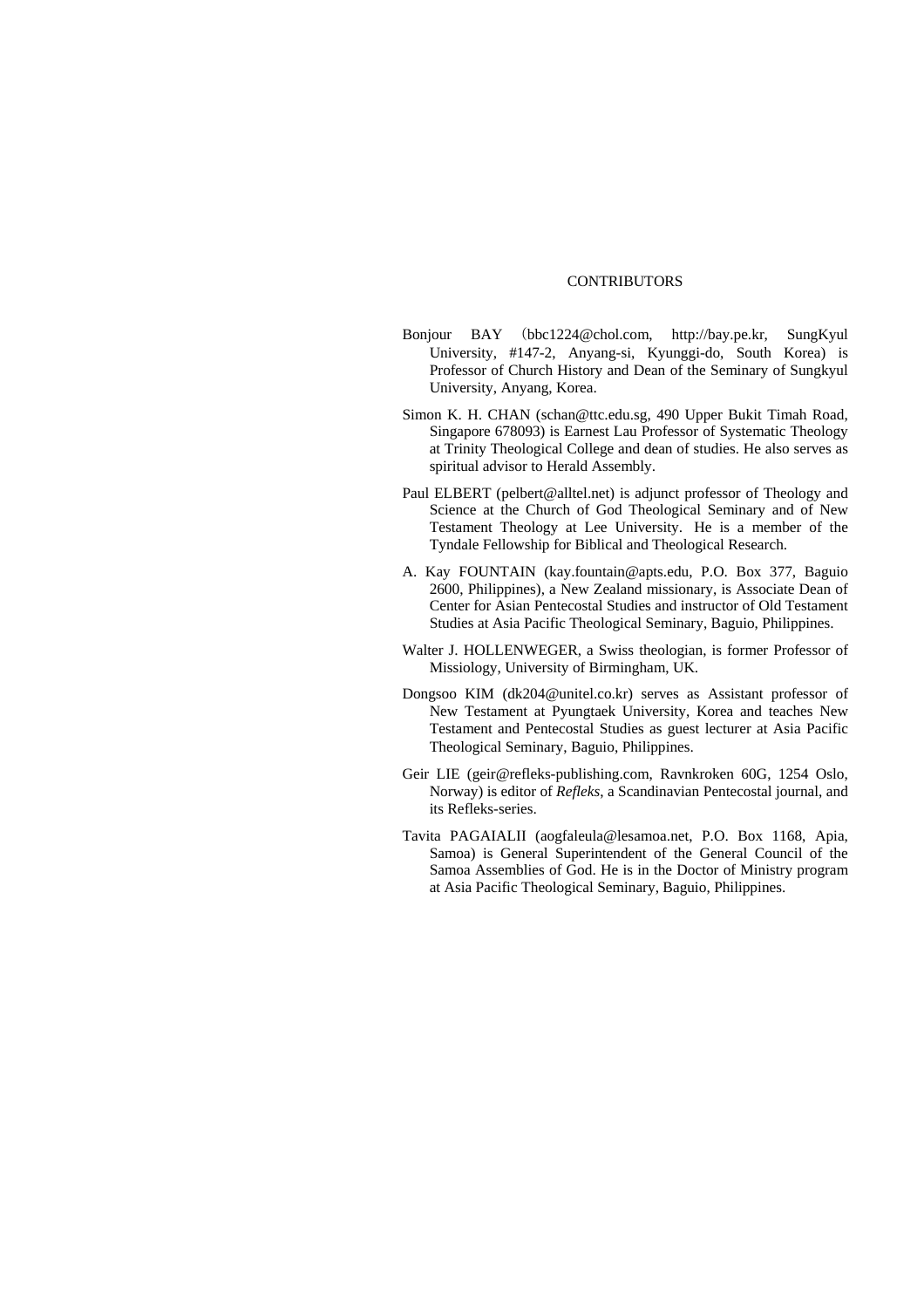- Phil PARSHALL (parshall@mozcom.com, P.O. Box 3104, Makati 1271, Philippines) has been a missionary of SIM International in Bangladesh and the Philippines, also serving as a Non-resident Faculty member of Islamic Studies at Asia Pacific Theological Seminary, Baguio, Philippines.
- Keith WARRINGTON (keith.warrington@regents-tc.ac.uk, Regents Theological College, London Road, Nantwich, Cheshire, CW5 6LW, England) is the Director of Postgraduate Studies and senior lecturer in NT Studies at Regents Theological College.
- Luke WESLEY, a pen name, is a missionary in China for about ten years, is the Field Director for the China Training Network, a Christian mission organization dedicated to the training of pastors, evangelists and church planters in China.
- Amos YONG (a-yong@bethel.edu) is Associate Professor of Theology at Bethel University, St. Paul, Minnesota, USA, while serving as Book Review Editor of *Pneuma: Journal of the Society for Pentecostal Studies.*